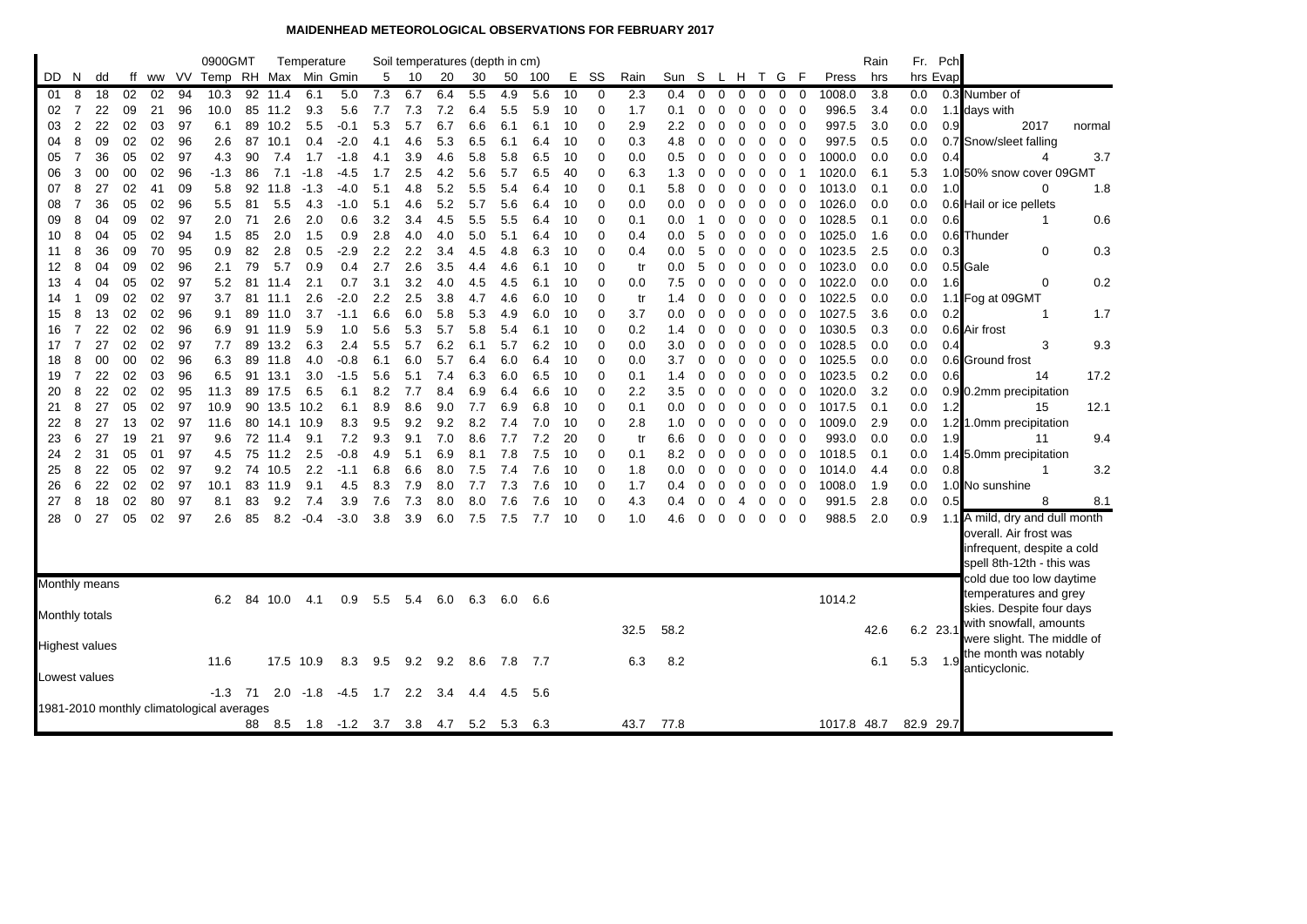| 07GMT observations |                                                                                                             |                                                                                            |                                                                             |   |                         |           |                          |                                         |                             |  |  |  |  |  |  |
|--------------------|-------------------------------------------------------------------------------------------------------------|--------------------------------------------------------------------------------------------|-----------------------------------------------------------------------------|---|-------------------------|-----------|--------------------------|-----------------------------------------|-----------------------------|--|--|--|--|--|--|
|                    | N                                                                                                           |                                                                                            | cloud cover (oktas, 9=obscured)                                             |   |                         | dd        |                          |                                         | wind direction (degrees/10) |  |  |  |  |  |  |
|                    | ff                                                                                                          |                                                                                            | wind speed (knots)                                                          |   |                         |           |                          |                                         |                             |  |  |  |  |  |  |
|                    | ww                                                                                                          |                                                                                            | present weather code                                                        |   |                         |           |                          |                                         |                             |  |  |  |  |  |  |
|                    |                                                                                                             |                                                                                            | cloud decreasing                                                            |   |                         | 50        | slight drizzle           |                                         |                             |  |  |  |  |  |  |
|                    |                                                                                                             | 2                                                                                          | sky not changing                                                            |   |                         | 60        | intermittent slight rain |                                         |                             |  |  |  |  |  |  |
|                    |                                                                                                             | 3<br>cloud increasing                                                                      |                                                                             |   |                         | 61        |                          | continuous slight rain                  |                             |  |  |  |  |  |  |
|                    |                                                                                                             | 21                                                                                         | recent rain                                                                 |   |                         | 71        |                          | continuous slight snow                  |                             |  |  |  |  |  |  |
|                    |                                                                                                             | 25                                                                                         | recent rain shower                                                          |   |                         | 95        |                          | light thunderstorm                      |                             |  |  |  |  |  |  |
|                    | VV l                                                                                                        | visibility (00-50 metres/100, 94 very poor, 95 poor, 96 moderate, 97 good)                 |                                                                             |   |                         |           |                          |                                         |                             |  |  |  |  |  |  |
|                    |                                                                                                             | Soil temperatures are for 0700GMT beneath bare soil (5, 10, 20cm) or grass (30, 50, 100cm) |                                                                             |   |                         |           |                          |                                         |                             |  |  |  |  |  |  |
| 09GMT observations |                                                                                                             |                                                                                            |                                                                             |   |                         |           |                          |                                         |                             |  |  |  |  |  |  |
|                    | Temp                                                                                                        |                                                                                            | temperature (degC)                                                          |   |                         | <b>RH</b> | relative humidity (%)    |                                         |                             |  |  |  |  |  |  |
|                    | Е                                                                                                           |                                                                                            | state of ground (X0 hail, X1 to X9 snow lying, 10 moist, 20 wet, 40 frozen) |   |                         |           |                          |                                         |                             |  |  |  |  |  |  |
|                    | SS                                                                                                          |                                                                                            | snow depth (cm)                                                             |   |                         |           |                          |                                         |                             |  |  |  |  |  |  |
|                    | Press                                                                                                       |                                                                                            | air pressure (mb)                                                           |   |                         |           |                          |                                         |                             |  |  |  |  |  |  |
| 24 hour readings   |                                                                                                             |                                                                                            |                                                                             |   |                         |           |                          |                                         |                             |  |  |  |  |  |  |
|                    | Max                                                                                                         |                                                                                            | maximum temperature (degC) beginning 09GMT                                  |   |                         | Min       |                          | minimum temperature (degC) ending 09GMT |                             |  |  |  |  |  |  |
|                    | Gmin                                                                                                        |                                                                                            | grass minimum temperature (degC) ending 09GMT                               |   |                         | Rain      |                          | precipitation beginning 09GMT           |                             |  |  |  |  |  |  |
|                    | Sun                                                                                                         |                                                                                            | sunshine (hours) sunrise-sunset                                             |   |                         | Rain hrs  |                          | hours of rainfall (>0.1mm/h) 09-09GMT   |                             |  |  |  |  |  |  |
|                    | Fr. Hrs                                                                                                     |                                                                                            | hours of air frost (00-24GMT)                                               |   |                         |           | Pch Evap                 | Piche evaporation (ml) beginning 09GMT  |                             |  |  |  |  |  |  |
| Days with          |                                                                                                             |                                                                                            |                                                                             |   |                         |           |                          |                                         |                             |  |  |  |  |  |  |
|                    | S                                                                                                           |                                                                                            | snow(5) or sleet(1) falling                                                 |   | 50% snow cover at 09GMT |           |                          | H                                       | hail or ice pellets         |  |  |  |  |  |  |
|                    |                                                                                                             |                                                                                            | thunder heard                                                               | G | gale                    |           |                          | F                                       | fog at 09GMT                |  |  |  |  |  |  |
|                    | http://www.met.reading.ac.uk/~brugge<br>This information (and data for earlier months) is also available at |                                                                                            |                                                                             |   |                         |           |                          |                                         |                             |  |  |  |  |  |  |